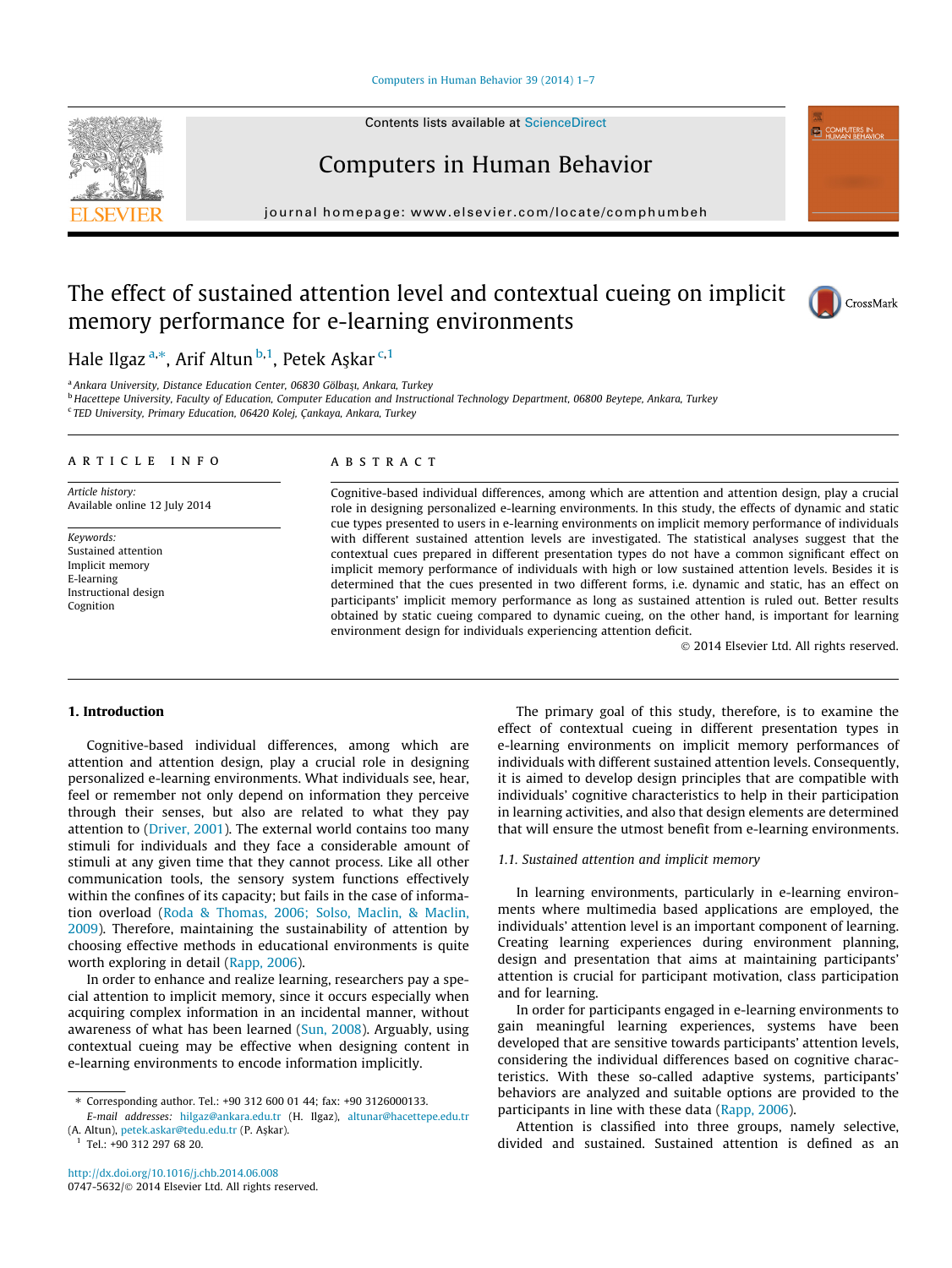attention type wherein attention is continuously directed at a single task, by means of focusing attention to a certain point for a long period and through concentration ([Coull, 1998; Roda, 2011\)](#page-5-0).

Attention is crucial for learning particularly since problem solving is a requirement in school life. Moreover, in order to develop sustained attention in children with ADHD, various strategies such as self-control may be employed to improve children's academic achievement. Although this improvement in academic achievement does not produce clinically significant results, it does provide above mean scores. These results constitute data that should be taken into consideration with regards to sustained attention ([Purdie, Hattie, & Carroll, 2002\)](#page-6-0).

Clinical studies propose that the relationship between intelligence and academic achievement is balanced by means of sustained attention. Whether this finding is present outside of a clinical environment was investigated in a research in which 231 first and second grade high school students participated. Sustained attention was examined with regard to verbal, numeric and general intelligence scores. According to research findings, it is determined that sustained attention is significantly related to school performance. This study is important since it looks at the relationship between sustained attention, intelligence and school performance outside a clinical environment ([Steinmayr, Ziegler,](#page-6-0) [& Träuble, 2010](#page-6-0)).

Attention basically comprises three points of view: some chosen stimuli are processed more compared to others; we are limited in running simultaneous processes due to our limited capacity and process sustainability involving visual stimuli requires effort. Multiple Object Tracking (MOT) as a paradigm incorporates these three components. Proposed by [Pylyshyn and Storm](#page-6-0) in 1988, this paradigm is based on a simple task. In the experiment, flickering objects are determined as targets and participants are supposed to find the targets' positions among multiple moving objects ([Scholl, 2009\)](#page-6-0).

A MOT task deals with attention through various aspects. Accordingly, MOT tasks require an attention continuing through a period of time, rather than changing attention. Secondly, it involves a sort of attention that focuses on multiple objects within a time interval rather than a single object. Thirdly, MOT is an active task in contrast to tasks used in many experimental studies wherein one waits for a target to appear. Finally, the magnitude of need for attention may be manipulated by MOT through tracking load [\(Scholl, 2009](#page-6-0)).

In their studies, [Ogawa, Watanabe, and Yagi \(2009\)](#page-6-0) aimed at learning a dynamic image in a visual context and evaluating sustained attention during this process via MOT and contextual cueing. It was found that in cases, where trajectory was not changed in repeated experimental sets, the implicit contextual cues improved MOT performance. This result may be interpreted as it facilitates sustained attention process for repeated trajectories in dynamic images as well as renders visual search more effective by guiding the division of attention in environments involving normal contextual cueing. The results of this study produced data particularly for explaining implicit learning. Learning may be achieved by ensuring that cues in repeated environments support visual coding by means of contextual cueing.

The fact that learning processes involve complex tasks and that individuals are exposed to too many stimuli in e-learning environments is considered indicative of sustained attention's importance in learning processes.

Memory, where design differences in learning environments gain importance and processes regarding attention take place, is another crucial component that affects visual attention. There are different memory classifications in the literature. The first one of the models proposed on memory is the memory model where [James \(1890\)](#page-6-0) classifies memory into two, namely primary and

secondary. Subsequent studies have shown that this model is inadequate to explain memory. Memory models were approached in relation to serial and parallel information processing models. Serial information processing model led to the 3-component structure of memory model proposed by [Atkinson and Shiffrin](#page-5-0) in the 1968's. According to this model, memory is divided into three categories, namely sensory, short-term and long-term. In the parallel information processing model, on the other hand, [Craik and Lockhart](#page-5-0) [\(1972\)](#page-5-0) considered memory as a process which led to the levels of processing model. According to this model, information may be coded on three different levels: shallow, medium and deep. [Baddeley and Hitch \(1974\)](#page-5-0), on the other hand, proposed the working memory model and modeled memory in a more active manner. According to the working memory model, memory consists of executive functions, phonological loop, visuo-spatial sketch and multimodal episodic buffer. According to [Tulving's \(1983\)](#page-6-0) hierarchical memory model developed on the basis of type of information stored, memory is categorized into episodic, semantic and procedural. According to the memory model proposed by [Graf](#page-6-0) [and Schacter](#page-6-0) on the basis of consciousness in 1985, on the other hand, memory is distinguished as implicit and explicit ([Cangöz,](#page-5-0) [2005\)](#page-5-0).

While implicit memory is defined as the type of memory where information acquired previously affects the performance of a task being performed and information is recalled automatically and unconsciously, explicit memory is defined as the type of memory in which prior information is recalled during the performance of a task ([Schacter, 1987](#page-6-0)).

Attention and implicit memory structures play a crucial role in learning processes. Attention, in turn, is affected by several components in e-learning environments. These are distinctiveness of stimuli, intention, memory and perceptual organization. An element perceived as distinctive in visual environments is more conspicuous compared to others, regardless of attention. Thus, the higher number of distinctive features in a target leads to more effective results in a search conducted via a visual interface ([Hillstrom & Chai, 2006\)](#page-6-0).

## 1.2. Contextual cueing

During screen design in e-learning process, several elements are placed on screen and it is expected that individuals gain the utmost benefit from the content presented in such environments. While interacting with content in front of the screen is in itself a distracting factor, elements included in a screen design may easily distract individuals' attention. At this point, a problem arises regarding directing attention in screen designs for e-learning environments.

Individuals' attention may be immediately directed without adding extra information to designs in e-learning environments by introducing contextual cueing or attentional cueing ([Mayer &](#page-6-0) [Moreno, 2003](#page-6-0)). During the effective information selection phase in learning environments, individuals use previously recorded visual data in their previous experiences. This mechanism is called contextual cueing or memory based attentional guidance ([Ogawa](#page-6-0) [et al., 2009\)](#page-6-0). The basic goal behind using such cues is to direct attention in learning environments to reduce work load [\(Roberts,](#page-6-0) [2008\)](#page-6-0).

In studies examining content designs in e-learning environments, research regarding the effects of contextual cueing mostly focus on several variables, such as the effects on different presentation types [\(Anllo-Vento & Hillyard, 1996; Green & Woldorff,](#page-5-0) [2012; Heiser & Tversky, 2006; Lorch, Lorch, & Klusewitz, 1995;](#page-5-0) [Mann, Newhouse, Pagram, & Campbell, 2000; Rickards, Fajen,](#page-5-0) [Sullivan, & Gillespie, 1997\)](#page-5-0), learning ([Boucheix, Lowe, Putri, &](#page-5-0) [Groff, 2013; Imhof, Scheiter, Edelmann, & Gerjets, 2013\)](#page-5-0) and the effects on recall ([Lorch et al., 1995; Rickards et al., 1997\)](#page-6-0).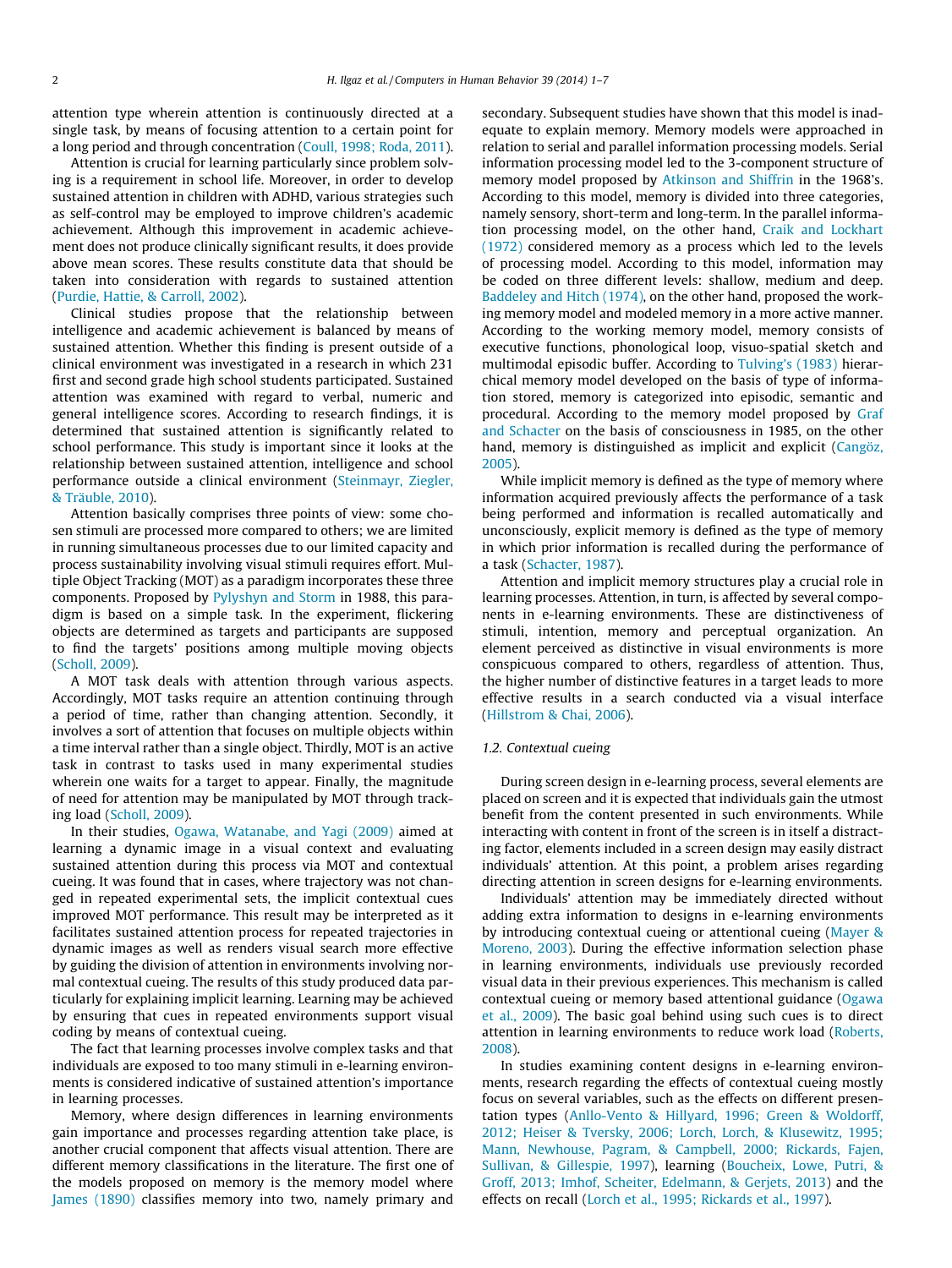These cues directing attention may come in various presentation types depending on the design's goal. The cue types used in designs are visual or auditory. The most frequently used visual cues are coloring and representations involving arrows and lines. These may be static as well as cues incorporating moving elements. Verbal speech and auditory notification tones may be provided as examples for auditory cues. Moreover, contextual cueing may be incorporated into designs by using anti-cueing technique. This technique leaves the area to which the individual's attention is to be drawn visually with the intended visual features and colors the other areas where focusing is undesired in such a manner that they do not attract attention. Fading may be provided as an example for anti-cueing ([Lowe & Boucheix, 2011; Roberts, 2008; Wolfe](#page-6-0) [& Horowitz, 2004\)](#page-6-0).

As indicated by [Downing \(1988\)](#page-5-0), perceptual sensitivity may be enhanced by means of cue's position. Moreover, visual information processing may be facilitated by focusing attention ([Sears &](#page-6-0) [Pylyshyn, 2000\)](#page-6-0). According to the contextual cueing paradigm developed by [Chun and Jiang \(1998\)](#page-5-0), patterns of images direct attention implicitly. So, implicit memory plays a crucial role in this process in which attention is directed [\(Johnson, Woodman, Braun,](#page-6-0) [& Luck, 2007\)](#page-6-0).

## 1.3. Implicit memory research regarding attention and contextual cueing

Memory and attention are two processes that cannot be considered separately. Memory's capacity is limited and attention is the mechanism which determines what is to be coded. As the subject is considered in terms of explicit and implicit memory, researchers have accepted attention's impact on explicit memory. However, this is not the case for implicit memory. As studies on implicit memory and attention are examined, it is observed that while some studies found that attention has an effect on implicit memory ([Crabb & Dark, 1999; Mulligan, 1997, 1998; Rajaram,](#page-5-0) [Srinivas, & Travers, 2001\)](#page-5-0), there are also researches which found that implicit memory is not affected by attention [\(Isingrini,](#page-6-0) [Vazou, & Leroy, 1995; Szymanski & MacLeod, 1996; Wolters &](#page-6-0) [Prinsen, 1997](#page-6-0)).

According to contextual cueing, implicit memory influences visual scanning efficiency. Researchers propose that implicit memory affects the division of attention by regulating the flow of information via the visual cortex ([Palmer, Ames, & Lindsey,](#page-6-0) [1993\)](#page-6-0). [Johnson et al. \(2007\)](#page-6-0) conducted a study based on this idea with 21 university students. In this study, the participants' response times in the environment in which they were engage, and the correctness of their responses were recorded. Moreover, the data obtained from the participants during this process by means of an EEG device were examined. With the physiological data from the research results, strong evidence was obtained indicating that implicit memory directs attention. It was determined that there was an increase in repeated lines in the participants' response time rates compared to new ones. Such an increase in rates are interpreted as proof that contextual cueing provides early division of attention in the visual field.

[Altun and Cangöz \(2012\)](#page-5-0) compared individuals' implicit and explicit memory performances in environments containing hypertext with regard to hypertext structure (hierarchical–network), presentation type (verbal–visual), and instruction type (implicit– explicit). It was determined that instruction type and presentation type were effective in a word stem completion test. It was also determined that participants exhibited better word stem completion performance where verbal presentation type is employed, compared to environments with visuals under both implicit and explicit instruction conditions.

Based on these findings and the arguments in the related literature, the following research questions were sought answers in this study:

- (a) Does different cue presentation type have an effect on implicit memory performance, regardless of sustained attention level?
- (b) Does different contextual cue presentation type have an effect on implicit memory performance of individuals with different sustained attention levels?

# 2. Method

## 2.1. Research model

This research was designed as a 2  $\times$  2 factorial design. Implicit memory performance was the dependent variable, while sustained attention level and the presentation type of the cues used in the e-learning environment were the independent variables. The participants' sustained attention level and the type of cues presented in the story reading environment they engaged in were determined to have two levels; high–low and static–dynamic.

## 2.2. Participants

In the study, participants were chosen by means of the convenience sampling method. In order to group participants with regard to their sustained attention levels, the sustained attention test was applied to 76 students in their 1st, 2nd, 3rd or 4th year at Hacettepe University Computer Education and Instructional Technologies Department who volunteered to participate in the study. Also, it was checked that all the participants included in the study had normal vision or corrected normal vision.

The participants who took the sustained attention test were divided into two groups, high and low, by calculating the average of their scores across the three stages of the MOT test. In order to divide the participants into high and low groups, the grouping technique of 'bottom 27% – top 27%' was employed. As a result of this process, 22 people were placed in the low group and 22 people in the high group to participate in the next stage of the study. The range of the participants' average points in the three stage MOT test is provided in Table 1.

Divided into high and low groups with regard to their sustained attention levels, participants with the same attention level were assigned to environments involving static or dynamic cues unselectively. The distribution of participants over the environments is provided in [Table 2](#page-3-0).

## 2.3. Data collection tools

#### 2.3.1. Sustained attention test

In order to determine participants' sustained attention levels, a computer based test developed at Yale University according to MOT was used. The test was developed with MATLAB (R2012a, 32-bit) and Psychtoolbox-3 expansion. The test was run on a touchscreen LCD monitor which has a diagonal screen measurement of 17 inches, a resolution of  $1280 \times 1024$  pixels and 5 ms

| <b>Table 1</b>                                    |  |  |  |  |
|---------------------------------------------------|--|--|--|--|
| The mean scores of the participants' in MOT test. |  |  |  |  |

| Attention groups | Score ranges                         | Participants |  |  |
|------------------|--------------------------------------|--------------|--|--|
| Low              | $2 \leqslant \bar{X} \leqslant 5.33$ |              |  |  |
| High             | $8 \leq \bar{X} \leq 9.67$           | 22           |  |  |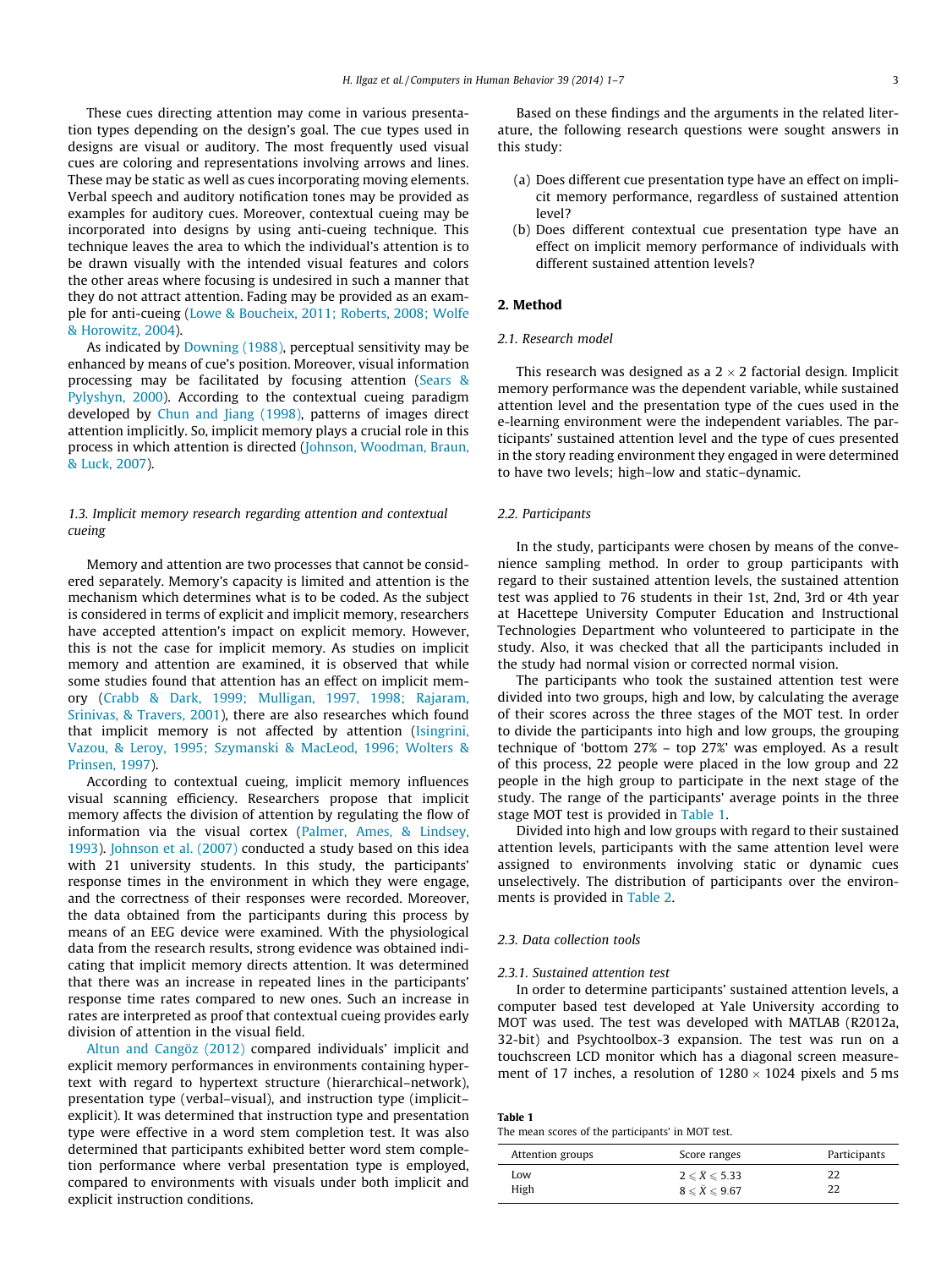<span id="page-3-0"></span>Table 2 The distribution of participants.

|                           | Cue types  |             |  |
|---------------------------|------------|-------------|--|
|                           | Static cue | Dynamic cue |  |
| Sustained attention level |            |             |  |
| Low                       | 11         | 11          |  |
| High                      | 12         | 10          |  |

response time. The test was used with the permission of the original developers.

The instructions in the test were translated into Turkish by working on the test's source codes. Then, the file sent for a single stage was arranged to accommodate four different stages (practice, easy, moderate and hard levels).

In the test, firstly a practice session is offered to participants in order to help them adapt to the environment. Then, as they proceed to the main application, eight balls appear on the screen. A certain number of the balls flicker, depending on the level, to indicate which balls for the participant to trace. Following this stage, all balls – filled – move around the screen randomly for 10 s. The participants are expected to trace the balls that previously flickered and detect them when all balls stop. Fig. 1 shows two screenshots of the test.

The test consists of a total of four sessions, the first of which is for practice. In the practice session, one of three objects is to be traced in the first two actual trials (after the practice trial), while two out of three objects is to be traced in the third actual trial.

After completing the practice session, participants complete the sessions at the easy, moderate and hard levels respectively. In these sessions, the number of objects that are to be traced is increased at each stage. Each stage in the application takes approximately 3–4 min. Thus, the application takes a total of 12–16 min, to include the practice stage.

Participants can score between a minimum of ''0'', up to a maximum of ''10'' points for each of the three levels of the sustained attention test. Each correct detection of a ball by the participants during the sustained attention test is calculated as ''1'' point to obtain the final level score and level.

## 2.3.2. Word stem completion test

A word stem completion test was prepared in order to determine participants' implicit memory performance. In this study, a story was presented over the internet to determine how participants' implicit memory performance was affected by contextual cueing. This story was chosen in such a manner that it would attract the students' attention and that they had not encountered the story previously.

The words included in the story were analyzed according to the variables of imagination, concreteness, frequency, extent of association set and association set variables, as mentioned in ''Türkçe Kelime Normları'' published by [Tekcan and Göz](#page-6-0) in 2005. All of

the words included in the word stem completion test prepared within the scope of this study were approached through the ''frequency'' variable aspect. The fact that words to be evaluated within the study are common or rare affects recalling performance. While common words are recalled better compared to rare words (free recall), it is indicated contrarily that in recognition tests, rare words are recognized better than common ones [\(Anderson, 1974;](#page-5-0) [McCormack & Swenson, 1972\)](#page-5-0).

In this respect, five, six and seven letter words, with a frequency value of 100–1000 were determined. In the next phase, it was ensured that there were at least three words starting with the first three letters of each chosen word (Eg.: DEV\_\_\_, DEVLET, DEVASA, DEVE, DEVINIM, vb), with the help of the Turkish Dictionary by the Turkish Language Association, and words which did not fulfill this condition were eliminated. Subsequently, target words were incorporated into the story in line with the text by making necessary adjustments on the story. In order to evaluate test performances objectively, in addition to the 36 target words, 36 words that were not in the text and had a frequency value of 100–1,000 were included.

## 2.3.3. Distraction task

After the participants read the story presented, they performed mathematical operations as a distraction task before proceeding to the word stem completion test. Since the study involves a verbal task, a numerical task was chosen for the distraction phase.

## 2.3.4. Procedure

While transferring the story to the web environment, the target words were placed into the story, the text was divided into nine separate screens without disrupting the flow of the story. A design was created in such a manner that each screen included 100–160 words and four target words. Moreover, the number of letters of the four target words displayed on each screen was determined. Accordingly, each screen contained 2 five letter, 1 six letter and 1 seven letter words. Two separate story reading interfaces were prepared containing static or dynamic cues. A red ellipse was used as the static cue, while a moving red arrow was used as the dynamic cue. Participants who finished reading could quit the story reading environment by clicking on the ''I Finished the Story'' button. The participants were given a mathematical operation form in this phase and expected to perform the operations on the form. Afterwards, the word stem completion test was handed out and the participants were asked to complete the words on the list to words that first came to their minds.

## 3. Results

# 3.1. The effect of cue presentation type on implicit memory performance

The 76 participants' word stem completion test scores were analyzed according to cue presentation type regardless of their

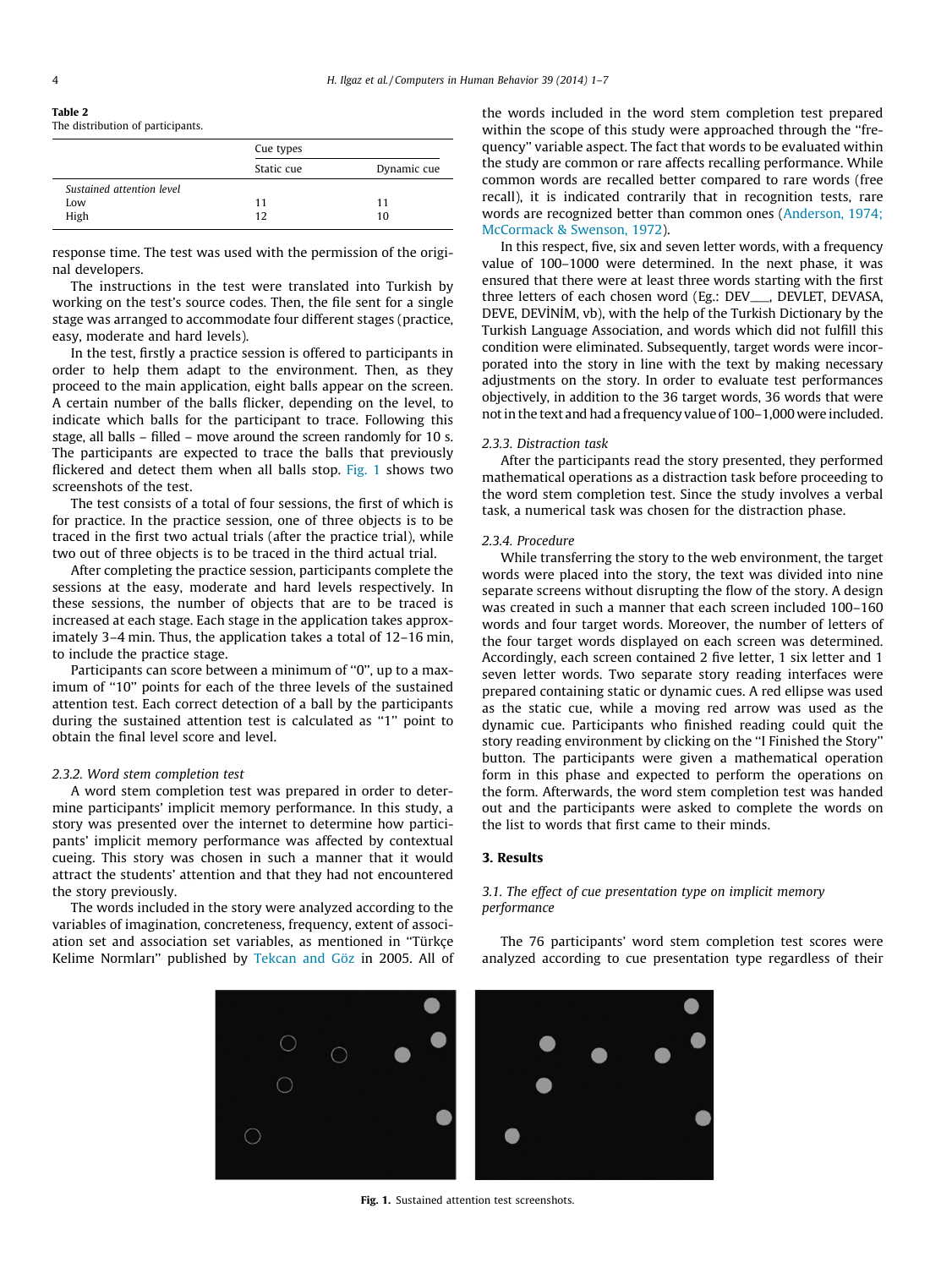sustained attention levels. In the analysis performed to determine whether the data exhibited normal distribution or not, it was found that the distribution was not normal ( $p < .05$ ). Thus, Mann Whitney U test was applied which is a non-parametric data analysis technique.

As may be seen in Table 3, it was determined as a result of the analysis that the participants' implicit memory performance was significantly different according to cue presentation type at a level of  $\alpha$  = 0.05 (U = 502.50, N<sub>1</sub> = 37, N<sub>2</sub> = 39, p = 0.022). The implicit memory performance of participants in the environment containing static cues ( $\bar{X} = 11.05$ ) is higher compared to the environment containing dynamic cues ( $\bar{X} = 9.27$ ). This finding may be interpreted as implicit memory performance varies depending on the cue presentation type and that static cueing has a more positive effect on implicit memory performance. Results of the analysis presented in Table 3.

# 3.2. The effect of cue presentation type and sustained attention level on implicit memory performance

Two-way ANOVA analysis was performed in order to evaluate individuals' implicit memory performance according to their attention level in e-learning environments containing cues prepared in different presentation types. In the analysis, the scores from the word stem completion test were regarded as the dependent variable. The values obtained as a result of this analysis are presented in [Table 4](#page-5-0).

As [Table 4](#page-5-0) is examined, it is observed that the combined effect of cue presentation type and sustained attention level is not a significant factor in implicit memory performance  $[F(1, 40) = 3.563,$  $p > .05$ ].

According to the ANOVA table, it is also observed that cue presentation type does not have a significant effect on the word stem completion scores  $[F(1, 40) = 1.001, p > .05]$ . It is evident in the results that participants' high or low sustained attention level does not have a significant influence in the word stem completion test scores  $[F(1, 40) = 0.006, p > .05]$ .

# 4. Discussion

In this study, the effects of dynamic and static cue types presented to users in e-learning environments on implicit memory performance of individuals with different sustained attention levels are investigated. This section of the study comprises the results reached by interpretation of the findings obtained from analyses and the discussion thereof.

The statistical analyses suggest that the contextual cues prepared in different presentation types, namely dynamic and static, do not have a common significant effect on implicit memory performance of individuals with high or low sustained attention levels. Sustained attention is affected by various factors such as the individual's mental state and the external factors of the environment where the individuals are physically present [\(Ballard,](#page-5-0) [1996a](#page-5-0)). Sustained attention is also susceptible to numerous psychological or physiological based factors, such as motivation ([Gianvecchio, 2002; Tomporowski & Tinsley, 1996](#page-6-0)), stress ([Galinsky, Rosa, Warm, & Dember, 1993; Hancock & Warm,](#page-6-0)

#### Table 3

Mann Whitney U test results of the participants' WSC test scores according to cue presentation type.

| Cue type             | N  | Mean          | Mean rank      | Sum of ranks       | U      |     |
|----------------------|----|---------------|----------------|--------------------|--------|-----|
| Dynamic 37<br>Static | 39 | 9.27<br>11 05 | 32.58<br>44 12 | 1205.50<br>1720.50 | 502.50 | 022 |

[1989; Szalma, 2009](#page-6-0)) or sleep deprivation [\(Doran, Van Dongen, &](#page-5-0) [Dinges, 2001; Oken, Salinsky, & Elsas, 2006](#page-5-0)). Consequently, it should be noted that sustained attention test provides a momentary measurement.

As long as the studies in the literature are examined, it is observed that in implicit memory studies the focus is on divided attention [\(Rajaram et al., 2001; Spataro, Mulligan, & Rossi-](#page-6-0)[Arnaud, 2011; Wolters & Prinsen, 1997\)](#page-6-0) and selective attention ([Ballesteros, Reales, Garcia, & Carrasco, 2006; Mulligan, 2002\)](#page-5-0). The results obtained in studies where implicit memory and visual attention were investigated together do not suggest clear information regarding attention's role in coding and recalling processes. Some studies indicate that attention has an effect on implicit memory ([Crabb & Dark, 1999; Mulligan, 1998; Rajaram et al., 2001\)](#page-5-0), while some argue that there is no such effect ([Isingrini et al.,](#page-6-0) [1995; Szymanski & MacLeod, 1996; Wolters & Prinsen, 1997\)](#page-6-0).

The findings obtained as a result of the analyses performed in this study also suggest that sustained attention does not have an effect on implicit memory performance. There is a difference of opinion in studies examining the relation between implicit memory and attention. The basic view defended by the research claiming that attention does not have an effect on implicit memory is that coding in implicit memory occurs when an individual is not in a state of conscious awareness, that is attention is not involved, and that the process proceeds automatically. However, as long as the research results suggesting that attention has an effect on implicit memory performance are considered, it is understood that such an effect on implicit memory may be achieved by directing attention.

Another aspect investigated within the scope of this study is cuing as a design element for directing sustained attention. Sustained attention was directed by cues in different presentation forms to examine whether there was a difference in implicit memory performance. In this process, it is observed that manipulation of different attention levels through contextual cueing in different presentation types does not produce an effect on implicit memory performance.

According to the findings obtained from the analyses performed within the scope of the research, it is determined that the cues presented in two different forms, i.e. dynamic and static, has an effect on participants' implicit memory performance as long as sustained attention is ruled out. In this analysis the participants' sustained attention levels are ignored and implicit memory performance of all participants who took sustained attention test are evaluated after entering the story reading environment. It is determined that the implicit memory performance of participants in the static cueing environment is higher than the participants in the dynamic cueing environment.

The significant difference among participants' implicit memory performances without focusing on a certain cue type indicates that implicit memory is sensitive to stimuli's physical characteristics. Better results obtained by static cueing compared to dynamic cueing, on the other hand, is important for learning environment design for individuals experiencing attention deficit.

This finding regarding static cueing's superior effectiveness is in parallel with the results of the [Imhof et al. \(2013\)](#page-6-0) study where three separate environments (multiple static-simultaneous visualizations with a moving arrow, multiple static-simultaneous visualizations without an arrow and a single visualization with an arrow) are evaluated. The environment with the static cue was determined to be the most effective among the three compared environments. A contrary finding is disclosed in [Boucheix and Lowe's](#page-5-0) [\(2010\)](#page-5-0) studies. In their study, decentralized coloring was used as a dynamic cue and an arrow was used as a static cue. Participants' scores from an animation depicting a piano mechanism were compared. The results indicate that dynamic cueing provides better understanding compared to cases with no cues or an arrow.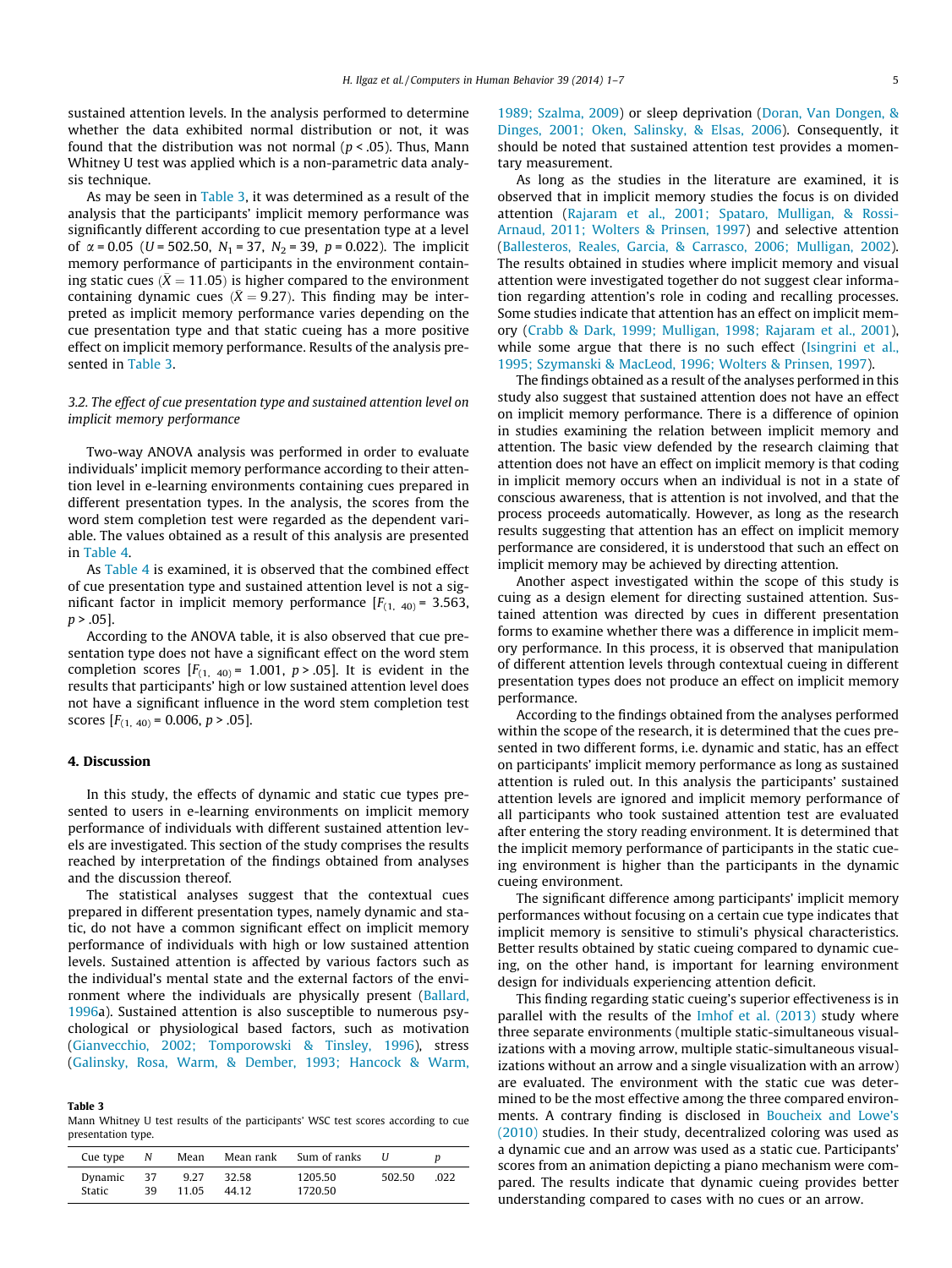<span id="page-5-0"></span>

| ٠ |  |
|---|--|
|---|--|

|  |  |  | ANOVA results of WSC test scores according to the effect of cue presentation type and sustained attention level. |
|--|--|--|------------------------------------------------------------------------------------------------------------------|
|  |  |  |                                                                                                                  |

| Source                                            | Type III sum of squares | df | Mean square |       |       | $\eta p^2$ | Observed power |
|---------------------------------------------------|-------------------------|----|-------------|-------|-------|------------|----------------|
| Cue presentation type                             | 14.871                  |    | 14.871      | 1.001 | 0.323 | 0.024      | 0.164          |
| Sustained attention level                         | 0.094                   |    | 0.094       | 0.006 | 0.937 | 0.000      | 0.051          |
| Cue presentation type X sustained attention level | 52.946                  |    | 52.946      | 3.563 | 0.066 | 0.082      | 0.453          |
| Error                                             | 594.358                 | 40 | 14.859      |       |       |            |                |
| Total                                             | 662.432                 | 43 |             |       |       |            |                |

Conflicting findings are also observed in cueing study results. Moreover, it should be noted that contextual cues in e-learning environment designs are generally images or animations. However, it is possible to create content in various presentation types depending on the field of content that is to be presented in learning environments and on the media that is to be used. Contents may be communicated by way of using various presentation types, such as narration, animation, simulation, video, podcast and interactive activities. As the purposes of the studies conducted in this field are examined, it is observed that cueing focuses on images and animation due to their complex structures. Within such variety in presentation types, images, animations and other content types are generally supported with texts. For this reason, examining the effects of contextual cueing in various presentation types on texts on implicit memory performance is one of the important implications of this study.

Although academic achievement is not regarded as a variable within the scope of this study, all the applications performed, like in any other study, intend to lead to successful individuals and development of successful environments. Attention's role in individuals' academic achievement is also very important due to its position in information processing.

In this respect, the importance of attention in text reading processes is demonstrated in the study by [Steinmayr et al. \(2010\)](#page-6-0). As long as attention's general characteristics are considered, it is concluded that focusing on sustained attention as a performance related to more complex processes such as proper understanding of texts, proper interpretation of texts and putting thoughts on paper is more important than focusing on academic achievement in a specific field. Thus, the impact of sustained attention on school performance may be evaluated independently from a specific field. Moreover, strategies for sustained attention development should be provided to students due to its effect on academic achievement. It should be ensured that sustained attention is improved indirectly by developing skills such as self-monitoring and selfregulation.

As in any learning activity, it is one of the most important aims of e-learning processes that participants learn in the best possible manner. Implicit memory is an important variable for e-learning environments due to its effect on permanent learning. The mind is in constant effort to utilize attention resources efficiently. We are, however, are surrounded by numerous stimuli that affect or may affect our attention. Particularly e-learning environments involve too many visual and auditory stimuli and thereby cause constant shifts in individuals' attention. Faulty designs or designs created without taking individual characteristics into consideration, on the other hand, direct individuals' attention inadequately or not at all. Contextual cueing is employed in e-learning environments due to both its effectiveness in directing attention and its effects on implicit memory performance.

The fact that contextual cueing has positive effects on implicit learning by guiding attention is an important point that requires consideration by e-learning content designers. Moreover, determining effects of different cue presentation types on individuals with different cognitive characteristics will provide crucial data for personalized environments.

## 5. Suggestions

In this study, a computer based measurement tool developed on the basis of multiple object tracking paradigm was used in order to determine participants' sustained attention levels. Attention levels may also be determined by using different measurement tools developed for this purpose. Paper-pen tests and computer based tests may be compared to evaluate their effectiveness.

A personality trait test may be applied to participants before being included in the research process. Participants' sustained attention levels may be evaluated according to personality traits such as extraversion or introversion as well as characteristics such as neuroticism, agreeableness, conscientiousness and openness, whose effects on sustained attention are identified in the literature.

#### References

- [Altun, A., & Cangöz, B. \(2012\). The effects of hypertext structure, presentation, and](http://refhub.elsevier.com/S0747-5632(14)00343-4/h0005) [instruction types on perceived disorientation and recall performances.](http://refhub.elsevier.com/S0747-5632(14)00343-4/h0005) [Contemporary Educational Technology, 3](http://refhub.elsevier.com/S0747-5632(14)00343-4/h0005)(2), 81–98.
- Anderson, J. R. (1974). Retrieval of propositional information from long-term memory. Cognitive Psychology, 6(4), 451–474. [http://dx.doi.org/10.1016/0010-](http://dx.doi.org/10.1016/0010-0285(74)90021-8) [0285\(74\)90021-8.](http://dx.doi.org/10.1016/0010-0285(74)90021-8)
- Anllo-Vento, L., & Hillyard, S. A. (1996). Selective attention to the color and direction of moving stimuli: Electrophysiological correlates of hierarchical feature selection. Perception and Psychophysics, 58(2), 191-206. [http://dx.doi.org/](http://dx.doi.org/10.3758/BF03211875) [10.3758/BF03211875](http://dx.doi.org/10.3758/BF03211875).
- [Atkinson, R. C., & Shiffrin, R. M. \(1968\). Human memory: A proposed system and its](http://refhub.elsevier.com/S0747-5632(14)00343-4/h0020) [control processes. In K. W. Space & J. T. Spence \(Eds.\).](http://refhub.elsevier.com/S0747-5632(14)00343-4/h0020) The Psychology of Learning and Motivation [\(Vol. 2\). New York: Academic Press.](http://refhub.elsevier.com/S0747-5632(14)00343-4/h0020)
- [Baddeley, A. D., & Hitch, G. \(1974\). Working memory. In G. H. Bower \(Ed.\).](http://refhub.elsevier.com/S0747-5632(14)00343-4/h0025) The [psychology of learning and motivation: Advances in research and theory](http://refhub.elsevier.com/S0747-5632(14)00343-4/h0025) (Vol. 8, [pp. 47–89\). New York: Academic Press.](http://refhub.elsevier.com/S0747-5632(14)00343-4/h0025)
- Ballard, J. C. (1996). Computerized assessment of sustained attention: a review of factors affecting vigilance performance. Journal of Clinical and Experimental Neuropsychology, 18(6), 843–863. [http://dx.doi.org/10.1080/](http://dx.doi.org/10.1080/01688639608408307) [01688639608408307](http://dx.doi.org/10.1080/01688639608408307).
- [Ballesteros, S., Reales, J. M., Garcia, E., & Carrasco, M. \(2006\). Selective attention](http://refhub.elsevier.com/S0747-5632(14)00343-4/h0035) [affects implicit and explicit memory for familiar pictures at different delay](http://refhub.elsevier.com/S0747-5632(14)00343-4/h0035) conditions. [Psicothema, 18](http://refhub.elsevier.com/S0747-5632(14)00343-4/h0035)(1), 88–99.
- Boucheix, J. M., & Lowe, R. K. (2010). An eye tracking comparison of external pointing cues and internal continuous cues in learning with complex animations. Learning and Instruction, 20(2), 123–135. [http://dx.doi.org/](http://dx.doi.org/10.1016/j.learninstruc.2009.02.015) [10.1016/j.learninstruc.2009.02.015](http://dx.doi.org/10.1016/j.learninstruc.2009.02.015).
- Boucheix, J. M., Lowe, R. K., Putri, D. K., & Groff, J. (2013). Cueing animations: Dynamic signaling aids information extraction and comprehension. Learning and Instruction, 25, 71–84. <http://dx.doi.org/10.1016/j.learninstruc.2012.11.005>. [Cangöz, B. \(2005\). Geçmi](http://refhub.elsevier.com/S0747-5632(14)00343-4/h0050)şten Günümüze Belleği Açıklamaya Yönelik Yaklaş[ımlara](http://refhub.elsevier.com/S0747-5632(14)00343-4/h0050)
- [Kısa Bir Bakı](http://refhub.elsevier.com/S0747-5632(14)00343-4/h0050)ş. [Hacettepe Üniversitesi Edebiyat Fakültesi Dergisi, 22](http://refhub.elsevier.com/S0747-5632(14)00343-4/h0050)(1), 51–62.
- Chun, M. M., & Jiang, Y. (1998). Contextual cueing: implicit learning and memory of visual context guides spatial attention. Cognitive Psychology, 36(1), 28–71. <http://dx.doi.org/10.1006/cogp.1998.0681>.
- Coull, J. T. (1998). Neural correlates of attention and arousal: insights from electrophysiology, functional neuroimaging and psychopharmacology. Progress in Neurobiology, 55(4), 343–361. [http://dx.doi.org/10.1016/S0301-](http://dx.doi.org/10.1016/S0301-0082(98)00011-2) [0082\(98\)00011-2.](http://dx.doi.org/10.1016/S0301-0082(98)00011-2)
- Crabb, B. T., & Dark, V. J. (1999). Perceptual implicit memory requires attentional encoding. Memory and Cognition, 27(2), 267–275. [http://dx.doi.org/10.3758/](http://dx.doi.org/10.3758/BF03211411) [BF03211411](http://dx.doi.org/10.3758/BF03211411).
- [Craik, F. I. M., & Lockhart, R. S. \(1972\). Levels of processing: a framework of memory](http://refhub.elsevier.com/S0747-5632(14)00343-4/h0070) research. [Journal of Verbal Learning and Verbal Behavior, 11](http://refhub.elsevier.com/S0747-5632(14)00343-4/h0070), 671–684.
- [Doran, S. M., Van Dongen, H. P., & Dinges, D. F. \(2001\). Sustained attention](http://refhub.elsevier.com/S0747-5632(14)00343-4/h0075) [performance during sleep deprivation: evidence of state instability.](http://refhub.elsevier.com/S0747-5632(14)00343-4/h0075) Archives [Italiennes De Biologie, 139](http://refhub.elsevier.com/S0747-5632(14)00343-4/h0075)(3), 253–267.
- [Downing, C. J. \(1988\). Expectancy and visual-spatial attention: effects on perceptual](http://refhub.elsevier.com/S0747-5632(14)00343-4/h0080) quality. [Journal of experimental psychology: Human Perception and Performance,](http://refhub.elsevier.com/S0747-5632(14)00343-4/h0080) 14[\(2\), 188–202.](http://refhub.elsevier.com/S0747-5632(14)00343-4/h0080)